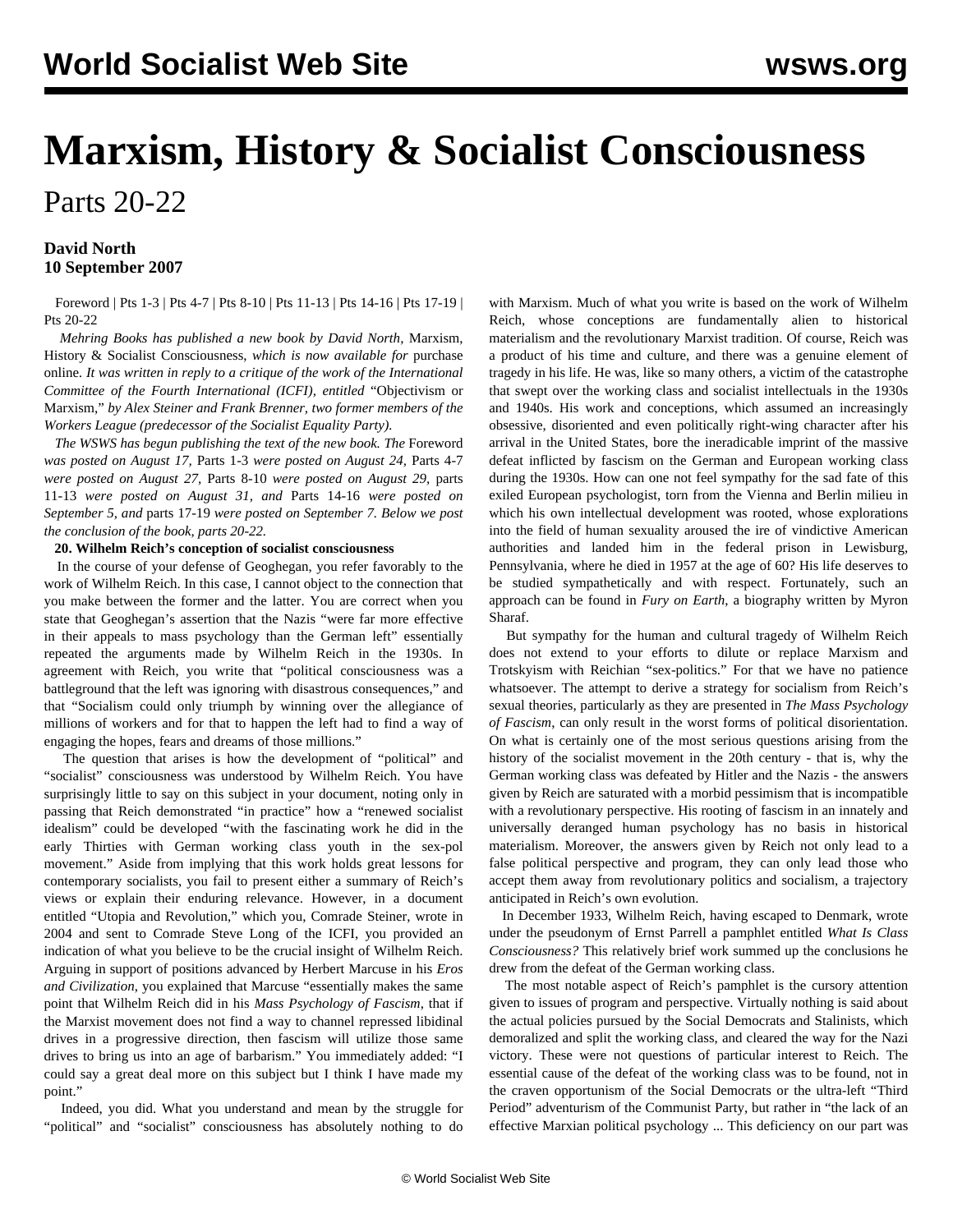of the greatest advantage to the class enemy, and became one of the most powerful weapons of fascism. While we were presenting the masses with grandiose historical analyses and economic arguments about the contradictions of imperialism, their innermost feelings were being kindled for Hitler." [London, 1971, p. 18]

 In presenting his conception of class consciousness, Reich betrayed an attitude to the intellectual capacities of the working class that bordered on utter contempt. He considered it nothing less than absurd to believe that masses of workers would be receptive to questions such as "knowledge about the contradictions of the capitalist economic system, the terrific possibilities of socialist planning, the necessity of social revolution in order to accommodate the forms of appropriation to the form of production, and about the progressive and reactionary forces in history." These questions were of importance to party leaders, and formed elements of their more developed class consciousness. But class consciousness among the masses "is remote from such knowledge, and from wide perspectives; it is concerned with petty matters, banal everyday questions." Problems of international politics were quite necessarily the concern of political leaders. But the mass working class consciousness "is completely unconcerned by the quarrels of Russia and Japan, or England and America, and in the progress of the productive forces; it is oriented solely and exclusively by the reflections, expressions and effects of this objective process in a million different little everyday questions; it is therefore made up of concern about food, clothing, family relationships, the possibilities of sexual satisfaction in the narrowest sense, sexual pleasure and amusement in a broader sense, such as the cinema, theatre, fairground entertainments and dancing, also with the difficulties of bringing up children, furnishing the house, with the length and utilization of free time, etc. etc." [ibid. p. 22]

 Therefore, the most critical task of Marxists must be to "find the connection with the petty, banal, primitive, simple everyday life and wishes of the *broadest* mass of the people in all the specificity of their situation in society." [ibid. p. 23]

 Quite apart from the issues of sexuality upon which Reich placed such overriding emphasis, his attitude toward the development of socialist consciousness reflected the weight of social influences outside the great intellectual and cultural traditions of the Marxist movement. Reich's outlook expressed a particularly vulgar form of political opportunism that is often encountered among intellectuals whose conception of the working class is impressionistic, ahistorical and, one might add, steeped in the prejudices of their own middle-class and professional milieu. They do not perceive the proletariat as a historically rising class, the protagonist of a new and higher form of social organization. Rather, they see only an agglomeration of backward and ignorant individuals, rising hardly above the level of brute beasts, ignorant and indifferent to culture, and devoid of serious interests. What then, such intellectuals think, is the point of talking to workers about history, politics, economics and culture? It is necessary to get down to the lowest level possible, so that our ideas will be accessible to the masses. Curiously, such an attitude often goes hand in hand with a glorification of non-political trade unionism.

 Why, one is compelled to ask, did the first, most powerful and politically advanced mass workers' party in history arise in Germany? This historical phenomenon is undoubtedly linked to the astonishing development of culture associated with the *Aufklärung* (Enlightenment). The history of the German mass socialist movement, which arose on the basis of the revolution in philosophical thought that began with Kant in the latter half of the 18th century, testified to the organic link between advanced theory and a powerful class-conscious workers movement. The legacy of Kant, Lessing, Hegel, Feuerbach, Goethe, Schiller, Kleist, Mozart and Beethoven, interacting with the impact of the French Revolution, created an extraordinary cultural-intellectual environment that proved to be exceptionally favorable for the development of mass socialist consciousness in the new proletariat, which grew rapidly with the industrialization of Germany. Indeed, it was in the towering figure of Marx that the entire antecedent intellectual development of Germany found its concentrated expression.

 Marx could not have written that philosophy is the head of the emancipation of humanity and the proletariat its heart if he had conceived of the working class in the manner of Reich. Nor would Engels have stated that "The German working-class movement is the heir to German classical philosophy." [*Marx-Engels Collected Works*, Volume 26 (Moscow, 1990), p. 398] The German Social Democracy, with its innumerable educational associations and projects, was not only a political but also a mighty cultural movement of the working class, spurred on by teachers who were imbued with a theoretically-grounded understanding of the historical mission of the working class. How could they possibly have pursued their revolutionary pedagogic work, tirelessly lecturing and writing, if they had believed that the German working class was indifferent to their efforts? One cannot possibly imagine Franz Mehring and Rosa Luxemburg writing of the proletariat in the manner of Reich. [27]

 Reich's debased conception of class consciousness reflected not only his own social prejudices, but also the desperation produced by a political catastrophe whose causes he did not understand. Political opportunism is not infrequently a by-product of desperation. One has the impression that Reich believed that he had discovered in sexual questions a means of obtaining access to mass consciousness without having to deal with complex political and theoretical issues that he considered incomprehensible to the working class. Young people, he believed, were particularly open to such an approach: "We cannot theoretically prove to the youth of all lands and continents the need for socialist revolution, but only develop it from the needs and contradictions of youth. In the center of those needs and contradictions stands the tremendous question of the sex life of young people." [*What Is Class Consciousness,* p. 30] [28]

 The blatantly opportunist and, one might add, rather naïve character of Reich's conviction that "sex-politics" provided a master key for obtaining access to the masses is illustrated in a lengthy passage in which he purported to show how socialists, intervening covertly in fascist gatherings, could win a hearing even from dedicated Nazis by cleverly initiating a dialogue about permissible forms of sexual activity.

 ...If a logically thinking person had got up in a [Nazi] meeting and asked concretely where the difference lies between morality and prudishness, any Nazi official would have found himself in a very embarrassing situation. Thus, it is prudish to forbid women to go out with young men, and not the moral excellence which National Socialism demands; so going out is permitted. But what if a young man kisses a woman? Is that moral? Or if he even wishes to have sexual relations with her? That surely comes under the enjoyment of life, doesn't it? Should the Nazi make further concessions at this point and even admit free love - which he is quite capable of doing - he would be further asked whether this, if openly permitted, would not compromise the consolidation of marriage and the family...

After continuing his imaginary dialogue along these lines, Reich asserts:

 It must be admitted that tactics of this sort could bring about a lively public debate in an entirely unpolitical form which could be a hundred times more embarrassing for the Nazis than a thousand illegal leaflets, for the simple reason that the Nazis would be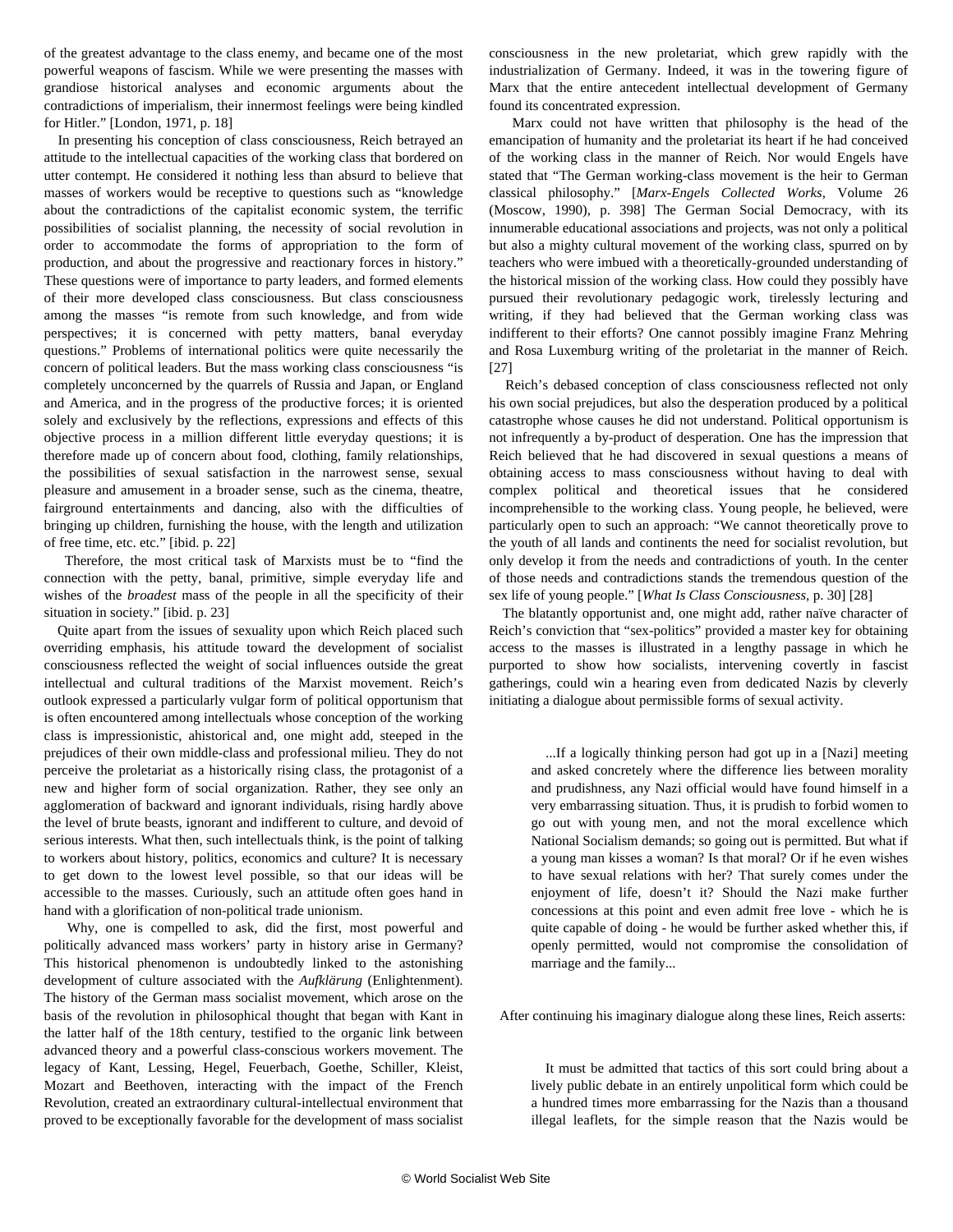unconsciously making propaganda for us. There's no such thing as class consciousness? It's present in every nook and cranny of everyday life! You can't develop it or you'll get thrown into jail? Take up these questions which concern every Nazi most closely, those which the Right can never answer, and you can forget about the question of class consciousness. The role of the avant-garde during a period of illegality? We're not interested in the problem; it's the concrete substance of proletarian democracy that concerns us, and not the slogan of proletarian democracy which means nothing to nine people out of ten. [ibid. p. 35]

 Convinced that revolutionary politics can be successful only when it learns "in content and form" to "express the primitive, unsophisticated feeling of the broad mass," Reich quite naturally concluded that the emphasis the Trotskyists placed on clarifying the issues that separated political tendencies was a waste of energy. Arguing directly against Trotsky's call for the formation of the Fourth International, Reich wrote that "The masses, however, understand nothing of the fine differences between individual revolutionary tendencies, and are uninterested in them." [ibid. p. 53]

 *The Mass Psychology of Fascism*, in which Reich presented his explanation for the victory of the Nazis, is a work which gives expression to the deepest despair. The growth of fascism as a mass movement was not the product of political conditions but of the diseased state of the human psyche. He insisted that fascism should not be seen, in essence, as a political movement. Its political structure was merely the outer form of a more deeply rooted human phenomenon. Reich wrote:

 [M]y medical experiences with men and women of various classes, races, nations, religious beliefs, etc., taught me that "fascism" is only the organized political expression of the structure of the average man's character, a structure that is confined neither to certain races or nations nor to certain parties, but is general and international. Viewed with respect to man's character, *"fascism" is the basic emotional attitude of the suppressed man of our authoritarian machine civilization, and its mechanistic-mystical conception of life*." [*The Mass Psychology of Fascism* (New York, 1970), p. xiii]

 Reich wrote that he had become convinced that "there is not a single individual who does not bear the elements of fascist feeling and thinking in his structure ... In its pure form fascism is the sum total of all the *irrational* reactions of the average human character." [ibid. p. xiv]

 Marxist parties could not stop Hitler, Reich insisted, "because they tried to comprehend twentieth-century fascism, which was something completely new, with concepts belonging to the nineteenth century." [ibid. p. xxi] Marxism incorrectly attempted to analyze fascism within the context of the historical development of capitalism over the previous 200 years. But fascism "raised the basic question of *man's character, human mysticism* and *craving for authority,* which covered a *period of some four to six thousand years*. Here, too, vulgar Marxism sought to ram an elephant into a foxhole." [ibid. p. xxvi]

The state of mankind as diagnosed by Reich was all but hopeless.

 As bitter as it may be, the fact remains: It is the irresponsibleness of masses of people that lies at the basis of fascism of all countries, nations, and races, etc. Fascism is the result of man's distortion over thousands of years. ... That this situation was brought about by a social development which goes back thousands of years does not alter the fact itself. It is man himself who is responsible and not "historical developments." It was this shifting of the responsibility from living man to "historical developments" that caused the downfall of the socialist freedom movement. [ibid. p. 320]

 For all the exotic and original elements of Reich's psychosexual account of mankind's descent into fascism, in essence his arguments were fundamentally in agreement with the view, widely held in demoralized left circles, that Hitler's victory was irrefutable proof of the organic incapacity of the working class to carry out a social revolution. As you might vaguely recall from your earlier studies, Comrades Steiner and Brenner, there existed numerous left groupings in the 1930s who expressed dissatisfaction with Trotsky's attribution of responsibility for the defeats of the working class to the false and treacherous policies of their political leaders in the Stalinist and Social Democratic parties. That explanation, Trotsky's left-centrist critics responded, was altogether inadequate. Yes, perhaps the leaders made mistakes and even consciously betrayed their followers. But why did the masses "allow" themselves to be betrayed? Did they not bear responsibility for what happened? Could they not have opposed their leaders? Is it not necessary to examine critically the masses themselves and identify those organic elements of their being, whether lodged in immutable characteristics of their social existence or in their psyche, which condition them to follow wrong leaders and accept their own defeat?

 In answering such questions, which reflected an apologetic attitude toward the parties that presided over the political disasters suffered by the masses, Trotsky explained the relationship between the working class and its leadership. It is not true, Trotsky wrote, that people get the government - or that workers get the leaders - they deserve. Both governments and leaders emerge as the product of a complex process involving both the struggle between classes and internal conflicts among the heterogeneous elements of which the classes themselves are composed. The formation of the leadership of the working class is an immensely difficult and protracted historical process, reflected in the struggle of tendencies that may stretch over many decades. The emergence out of this process of an authoritative leadership, whose prestige among the masses has been acquired through long and difficult struggle, is a historical achievement. However, there remains the danger that the leadership, having acquired authority among the masses, may, over time, come under the pressure exerted by other classes and undergo an internal degeneration. Neither the fact of degeneration, let alone its degree, may be immediately apparent to the masses, who continue to retain their confidence in their traditional leaders. Especially under conditions of relative social tranquility - that is, precisely during those periods when placid daily routines foster tendencies toward opportunist adaptation - the natural tendency to extend trust beyond the point when it is merited politically is especially pronounced. The gap between the policies pursued by the old parties, and the changing requirements arising out of a rapidly shifting political situation goes unnoticed - until the crisis prepared by unseen socio-economic contradictions emerges in the form of a great historical shock. Trotsky explained:

 ...The mightiest historical shocks are wars and revolutions. Precisely for this reason the working class is often caught unawares by war and revolution. But even in cases where the old leadership has revealed its internal corruption, the class cannot immediately improvise a new leadership, especially if it has not inherited from the previous period strong revolutionary cadres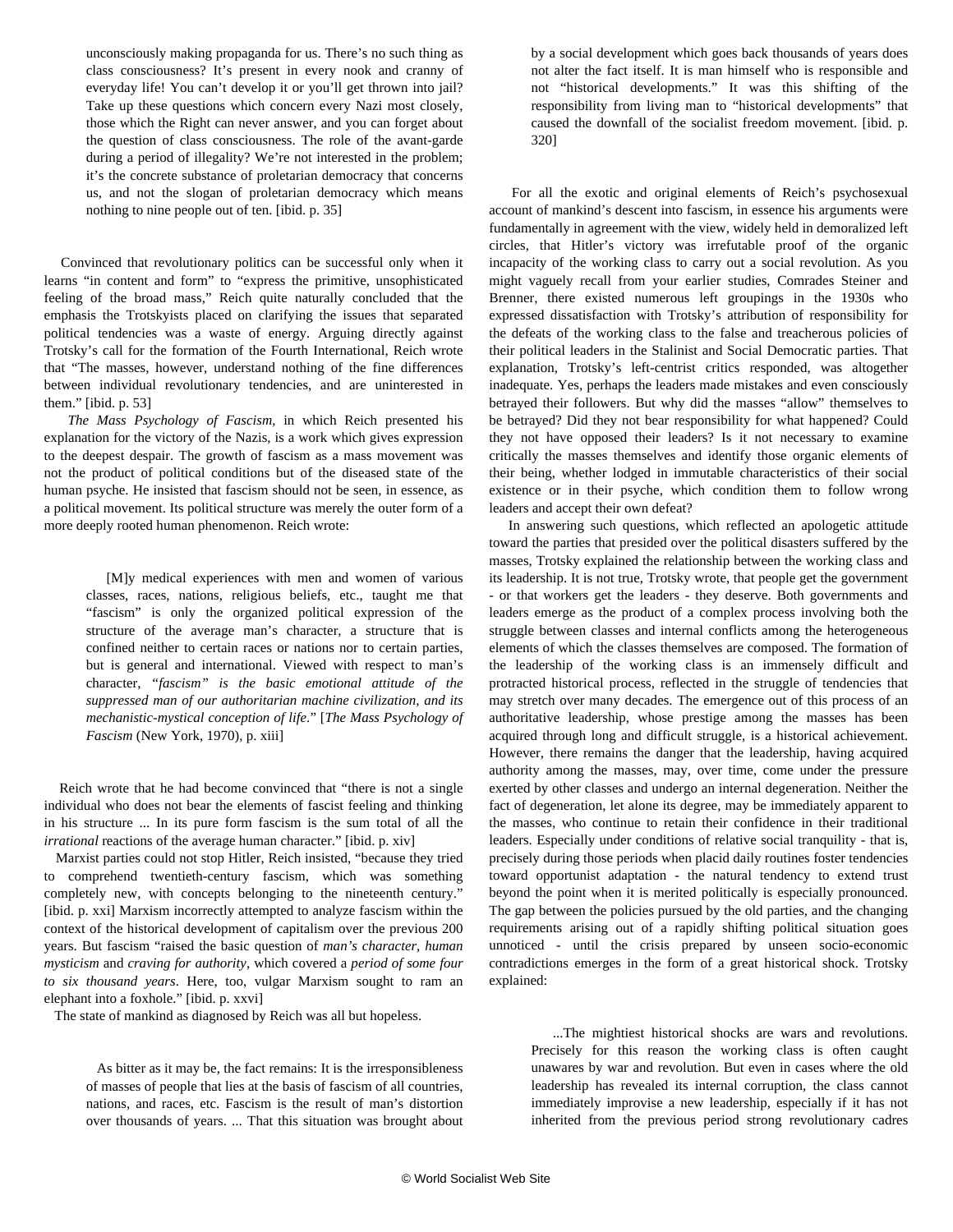capable of utilizing the collapse of the old leading party. ["The Class, the Party, and the Leadership," in *The Spanish Revolution (1931-39)* (New York, 1973), p. 358]

 Trotsky denounced all forms of political apologetics that seek to place on the working class responsibility for the mistakes and crimes of its leaders, fail to examine the role played in the political struggle by "such concrete factors as programs, parties, and personalities that were the organizers of defeat," and present the victory of fascism in Germany, Spain or Italy "as a necessary link in the chain of cosmic developments..." [ibid. p. 364] The only essential difference between Reich's explanation of the defeat of the German working class and that of the centrist tendencies criticized by Trotsky was that the "cosmic developments" that preordained fascism's triumph were, for Reich, of a sexual rather than a sociological-political character.

 But let us now turn to the question of mass psychology, which cannot be ignored by revolutionaries. One can learn far more about the social psychology out of which German fascism emerged by reading Trotsky than by poring over the works of Reich. When was the last time, Comrades Steiner and Brenner, that you read Trotsky's brilliant essay, "What Is National Socialism"? Here, Trotsky depicted the social, economic and political conditions of post-World War I Germany that created the psychological conditions in which Hitler's barbaric movement could win millions of adherents from the middle classes:

 The postwar chaos hit the artisans, the peddlers, and the civil employees no less cruelly than the workers. The economic crisis in agriculture was ruining the peasantry. The decay in the middle strata did not mean that they were made into proletarians, inasmuch as the proletariat itself was casting out a gigantic army of chronically unemployed. The pauperization of the petty bourgeoisie, barely covered by ties and socks of artificial silk, eroded all official creeds and first of all the doctrine of democratic parliamentarism.

 The multiplicity of parties, the icy fever of elections, the interminable changes in ministries aggravated the social crisis by creating a kaleidoscope of barren political combinations. In the atmosphere brought to white heat by war, defeat, reparations, inflation, occupation of the Ruhr, crisis, need, and despair, the petty bourgeoisie rose up against all the old parties that had bamboozled it. The sharp grievances of small proprietors never out of bankruptcy, of their university sons without posts and clients, of their daughters without dowries and suitors, demanded order and an iron hand.

 The banner of National Socialism was raised by upstarts from the lower and middle commanding ranks of the old army. Decorated with medals for distinguished service, commissioned and noncommissioned officers could not believe that their heroism and sufferings for the Fatherland had not only come to naught, but also gave them no special claims to gratitude. Hence their hatred of the revolution and the proletariat. At the same time, they did not want to reconcile themselves to being sent by the bankers, industrialists, and ministers back to the modest posts of bookkeepers, engineers, postal clerks, and schoolteachers. Hence their "socialism." At the Yser and under Verdun they had learned to risk themselves and others, and to speak the language of command, which powerfully overawed the petty bourgeois behind the lines. Thus these people became leaders.

 At the start of his political career, Hitler stood out only because of his big temperament, a voice much louder than others, and an

intellectual mediocrity much more self-assured. He did not bring into the movement any ready-made program, if one disregards the insulted soldier's thirst for vengeance. Hitler began with grievances and complaints about the Versailles terms, the high cost of living, the lack of respect for a meritorious noncommissioned officer, and the plots of bankers and journalists of the Mosaic persuasion. There were in the country plenty of ruined and drowning people with scars and fresh bruises. They all wanted to thump with their fists on the table. This Hitler could do better than others. True, he knew not how to cure the evil. But his harangues resounded, now like commands and now like prayers addressed to inexorable fate. Doomed classes, like those fatally ill, never tire of making variations on their plaints nor of listening to consolations. Hitler's speeches were all attuned to this pitch. Sentimental formlessness, absence of disciplined thought, ignorance along with gaudy erudition - all these minuses turned into pluses. They supplied him with the possibility of uniting all types of dissatisfaction into the beggar's bowl of National Socialism, and of leading the mass in the direction it pushed him. In the mind of the agitator was preserved, from among his early improvisations, whatever had met with approbation. His political thoughts were the fruits of oratorical acoustics. That is how the selection of slogans went on. That is how the program was consolidated. That is how the "leader" took shape out of the raw material. ...

 The immense poverty of National Socialist philosophy did not, of course, hinder the academic sciences from entering Hitler's wake with all sails unfurled, once his victory was sufficiently plain. For the majority of the professorial rabble, the years of the Weimar regime were periods of riot and alarm. Historians, economists, jurists, and philosophers were lost in guesswork as to which of the contending criteria of truth was right, that is, which of the camps would turn out in the end the master of the situation. The fascist dictatorship eliminates the doubts of the Fausts and the vacillations of the Hamlets of the university rostrums. Coming out of the twilight of parliamentary relativity, knowledge once again enters into the kingdom of absolutes. Einstein has been obliged to pitch his tent outside the boundaries of Germany. [Leon Trotsky, *The Struggle Against Fascism in Germany* (New York, 1971), pp. 462-67]

 In these few paragraphs, Trotsky explained, with incomparable brilliance, the social and political origins of the madness of German fascism, the relationship between objective socio-economic processes and the bizarre forms of their reflections in the psyche of the German middle class. It is true that Trotsky was a politician and writer of genius. But his genius was nourished by Marxism, and he demonstrated what can be achieved on the basis of historical materialist analysis. The insight that he provides is not merely of literary and historical interest, but retains enduring relevance as an analysis of the political instability of petty bourgeois layers in society and the underlying objective causes of their susceptibility to fascistic propaganda. Trotsky demystifies the fascist phenomenon. And, by making fascism comprehensible, he indicates the political means by which it can be combated and defeated.

 Can the same be said of the analysis of Wilhelm Reich, who informed us that

 ...The man whose genitals are weakened, whose sexual structure is full of contradictions must continually remind himself to control his sexuality, to preserve his sexual dignity, to be brave in the face of temptations, etc. The struggle to resist the temptation to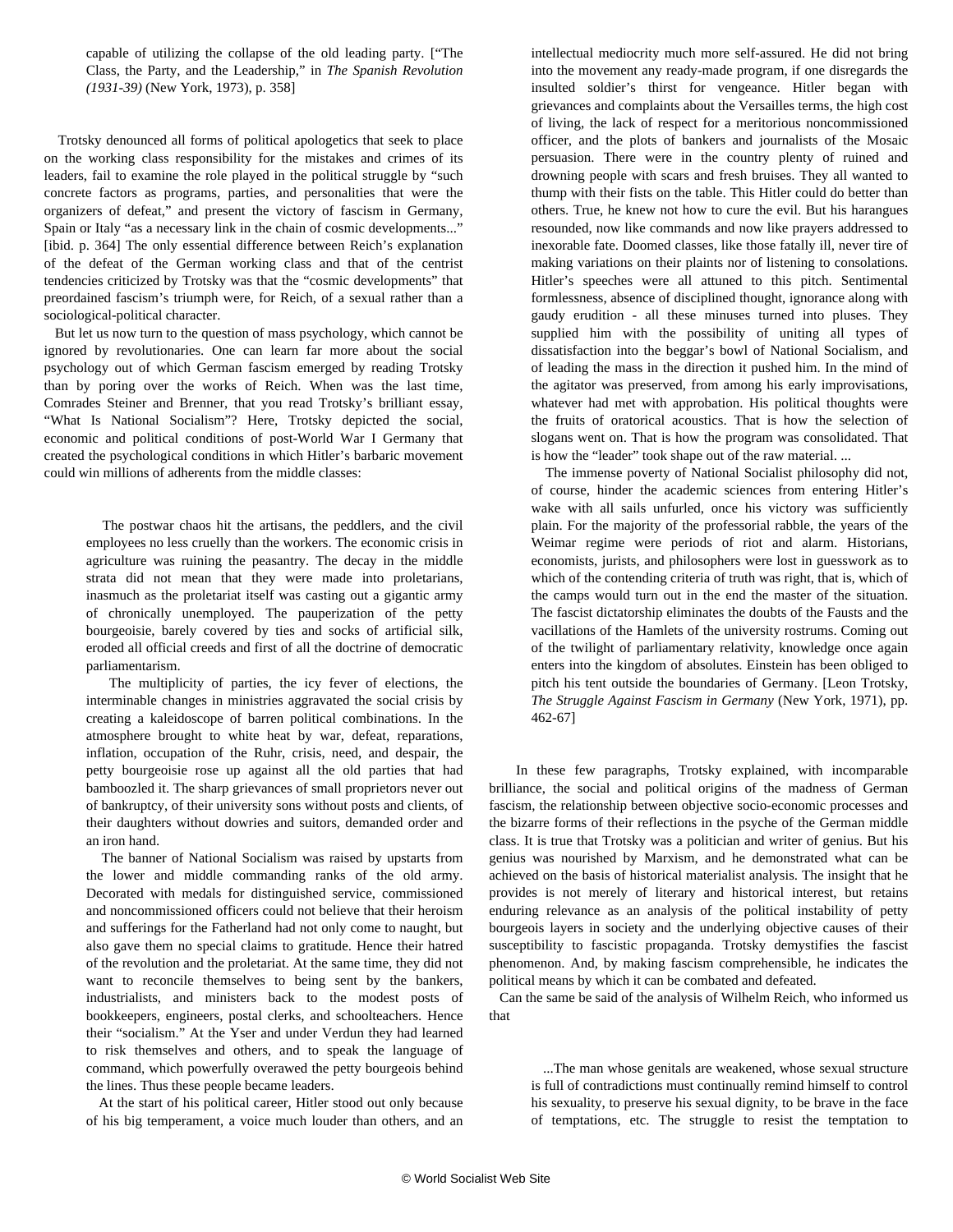masturbate is a struggle that is experienced by every adolescent and every child, without exception. All the elements of the reactionary man's structure are developed in this struggle. It is in the lower middle classes that this structure is reinforced and embedded most deeply. [*The Mass Psychology of Fascism*, p. 55]

 What perspective flows from this analysis? What policies and concrete political initiatives must be implemented? The conclusion that you have drawn, as you informed Comrade Steve Long, is that the Marxist movement must "find a way to channel repressed libidinal drives in a progressive direction..." [29]

 No one is stopping either of you from devoting your time and energy to this mission. But the International Committee has no interest whatever in participating in this dubious and disoriented project.

#### **21. Eros and Death**

 Perhaps you imagine that you are engaged in something that is terribly daring and original: that you are somehow opening up new vistas of radical thought with your demand that the International Committee adopt a utopian agenda, that we spend more time speculating about the future world and less on accounts of the past and analyses of the present; that we shift our attention from politics to sex, and that we pay less attention to the objective processes of world economy and more to the subjective urges of the individual. In fact, Comrades Brenner and Steiner, there is nothing very original about your proposals. Marxists have heard it all before, and many times.

 In an article "On Eros and Death," written by Trotsky in 1908, he recounts a conversation in a Parisian café with a young Russian intellectual, a supporter of the Decadent movement in art, who expressed dismay with the tendency of Marxists to pay too little attention to the subjective feelings of human beings, to their sexual needs and their fear of death. Why did they not pay more homage to the two moments of existence that comprised the exclusive preoccupation of the Decadents: "the ecstasy of the union of two bodies, and the parting of the soul from the body?" These concerns were poorly and too infrequently addressed by Marxists, the intellectual complained. "At best, historical materialism seeks to explain the origin of this or that social mood (eroticism, mysticism) by the struggle between different forces in society. Whether it does this well or badly, I don't care. But I, to whom you offer your dubious explanations, shall die nevertheless, and as for all the perspectives your historical materialism spreads before me, even if I believe in them for the sake of my spiritual life, I still set them in the perspective of my inevitable death." For these existential problems, the intellectual protested, Marxism had no satisfactory answers. "But what do *you* offer me?" he asked Trotsky. "Objective analysis? Arguments about necessity? Immanent development? The negation of the negation? But all these things are so terribly inadequate, not for my intelligence, but for my will." [*Culture and Revolution in the Thought of Leon Trotsky* (London, 1999), pp. 54-55]

 Trotsky, who had just given a lecture attacking the Decadents and their "anarchy of the flesh," began his reply by protesting: "I find it essentially impossible to accept battle on the ground you have chosen. If you please you are asking me to create, just in passing, a religious doctrine such as would help a member of the intelligentsia to transcend the shell of his individuality and overcome the terror of death and pretentious skepticism, a doctrine capable of linking mystically his 'subconscious,' the soul of his soul, to the great epoch in which we live. But, please excuse me, this would make a mockery of my viewpoint. It would be as if I listened to a scientific lecture on the historical origins of the Bible, and then expected the speaker to tell me on the basis of the Apocalypse the date of the Second Coming. *Mais ce n'est pas mon métier, messieurs,* I could say to you, this is not my job, and that's that." [ibid. p, 57]

 As I read your document, Trotsky's conversation with the Decadents comes to mind. You want us to advance proposals for the family of the future, uncover means by which repressed libidinal drives may be released, work out new forms of gender identity, and campaign against the tyranny of genital-centered sexuality. To which the most appropriate reply is, *Mais ce n'est pas mon métier, messieurs!* All this is simply not part of the mission statement of the International Committee of the Fourth International.

#### **22. Objective conditions, science and history**

 You decry our "search for salvation in Objective Conditions, in Science or History." Permit me to remind you that the word "salvation" is not part of our political vocabulary. The social program does not include salvation; and those who are seeking it should be referred to clergymen of all faiths, who are the specialists in that field.

 No doubt, you will protest that your reference to "salvation" is intended ironically, as a polemical thrust against our "objectivism." I understand that very well, but that doesn't alter the fact that your comment reeks of political despair and cynicism. You ought to retrace the process by which, since leaving the Trotskyist movement, you came under the influence of anti-Marxist conceptions so fundamentally opposed to those that first brought you into the Workers League and International Committee in the early 1970s.

 Today you sneer at our preoccupation with history. [30] But you were once part of a generation of student youth who joined the Workers League and the International Committee precisely because it was the only movement whose work was based on the lessons of the tragic historical experiences of the 20th century. Amidst the plethora of radical tendencies that were politically active in the era of our political awakening, the International Committee stood out as the only movement that was able to present an analysis of the Vietnam War, the eruptions in American cities, the expanding wave of working class and anti-imperialist struggles, within the context of a broad historical perspective. On what did we base our opposition to Stalinism, Maoism, Social Democracy, and Pabloite revisionism, if not the lessons of history?

 The writings of Leon Trotsky armed those of us who joined the Workers League in the early 1970s with an understanding of the fate of the 1917 October Revolution, Bolshevism and the international struggle for socialism. We immersed ourselves in the study of all the great strategic lessons drawn by Trotsky from the Russian Revolution and its aftermath. The study of the protracted crisis of the German workers' movement from the defeat of the *Spartakus* uprising in 1919, to the victory of the fascists in 1933, the British General Strike of 1926, the revolutionary events in China between 1925 and 1927, the struggle of the Left Opposition in the Soviet Union between 1923 and 1933, the disastrous consequences of popular frontism in France and Spain in the 1930s, and the Moscow Trials - all these immense historical experiences were incorporated into the training of the cadre of the Workers League and the International Committee. Putting aside for a moment all the irreconcilable programmatic differences, what immediately distinguished the cadre of the ICFI from that of all other movements was its preoccupation with history, its intense belief that the past was not dead, but that, to use the words of Faulkner, "It's not even past!" We believed that history lived in the concrete form of the political conditions and contradictions inherited from the past, and within whose framework the present struggles developed, as well as in the forms of political and social consciousness among the masses.

 But now you write as if you find our continued preoccupation with history a cause for bemusement! While you tell us that postmodernism is a mere fad that is on the wane, your own dismissive attitude toward history bears the mark of this reactionary school of bourgeois philosophy.

 As for your dismissive reference to science, we see this as an expression of your capitulation to the irrationalist, anti-science and anti-technology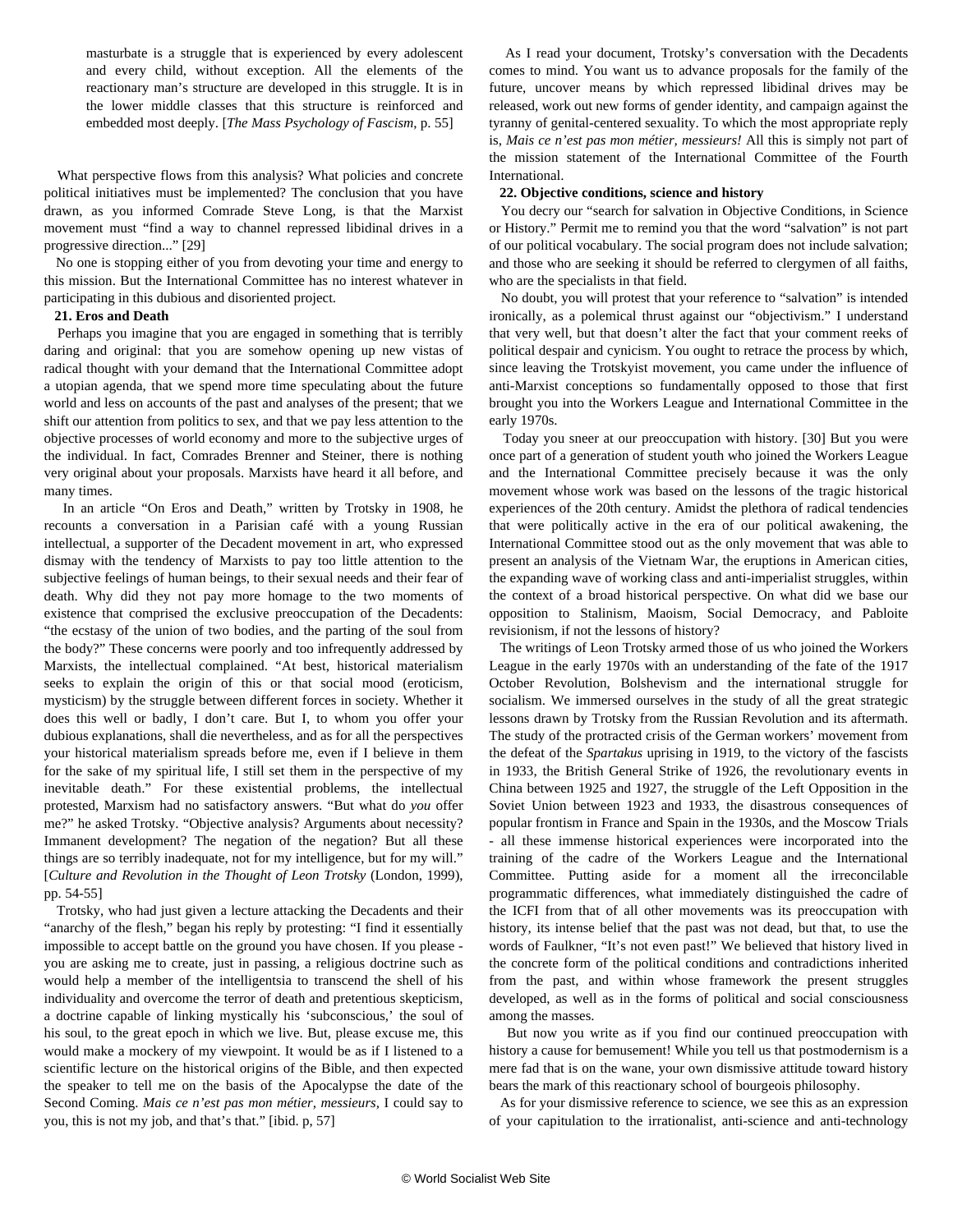moods that are to be found among broad sections of the ex-radical pettybourgeoisie. We have already dealt with the philosophical roots and implications of this outlook. Let us now consider its practical connotations. In this context, it should be noted that Geoghegan's book included a chapter devoted to the "utopianism" of the late Rudolf Bahro, the East German dissident who eventually emigrated to the German Federal Republic and became active in the newly formed Green Party. Perhaps out of embarrassment, you chose to avoid reference to Geoghegan's sympathetic review of the work of Bahro, who explicitly rejected both Marxism and the central historical role of the working class. He explains that Bahro "rejects the technological/industrial idea of progress which is dominant in the modern world. It is a selfish and destructive concept which helps perpetuate all the other types of oppression in society. A break has to be made with such ways - future society will have to be 'simpler' or it will not be able to exist at all..." [*Marxism and Utopia*, op. cit., p. 118]

 These views are, in fact, very close to those presented by you, Comrade Brenner, in your neo- (or pseudo-) utopian manifesto, *To Know a Thing is to Know its End*. Criticizing Comrade Beams for emphasizing the progressive potential of technology in a socialized economy, which will allow an immense expansion in the productivity of labor and the realization of human potential, you asserted that "A socialist vision, as opposed to a utilitarian one, subordinates productivity to human development, and that means support for ideas that often run directly counter to the maximization of economic growth, ideas like 'the right to be lazy."

 You were not talking simply about the misuse of technology and human productivity in an economic system dominated by private ownership of the means of production, whose aim is the attainment of maximum profits and the accumulation of massive personal wealth for members of the ruling elite. You state that "there is no reason why ... freedom requires endless economic growth," and then add: "The point is rather that, for the first generations after a revolution - whose priorities at any rate will be the elimination of global hunger, poverty and disease - the emphasis will not be so much on technological change as on consolidation, on sorting out what best meets human needs and what works best ecologically."

 It boggles the mind to work through the social implications of a freeze, spanning several generations, on economic growth and the *forced* inhibition of technological change [for restraints on the development of technology would require nothing less than police-state measures]. This is a recipe for social catastrophe, inklings of which can be found in the horrifying consequences of the reactionary experiments of various Maoistinfluenced movements that were able to come to power. Such views and policies are hostile to Marxism, which, as Trotsky explained in *Revolution Betrayed*, "sets out from the development of technique as the fundamental spring of progress, and constructs the communist program upon the dynamic of the productive forces." [Detroit, 1991, p. 39]

 Your effort to separate human freedom from the growth of technique and productivity betrays an ignorance of theory and history. If you were correct, the socialist revolution would represent the first occasion in history when society overthrew its existing forms of economic organization in order to restrain the development of technology and the productivity of labor. But as Trotsky wrote, "Reduced to its primary basis, history is nothing but a struggle for an economy of working time. Socialism could not be justified by the abolition of exploitation alone: it must guarantee society a higher economy of time than is guaranteed by capitalism. Without the realization of this condition, the mere removal of exploitation would be but a dramatic moment without a future." [ibid. p. 68]

 As has now become clear, your cynical reference to our confidence in the potential of science betrays a social perspective that is backward, if not outright reactionary. [31]

 Finally, we come to your contemptuous reference to our conviction that "objective conditions" will provide the foundations for the solution of all political tasks. May we ask, where else are they to be found? In a sentence that you have intended to be a criticism of the International Committee, but which unintentionally exposes your own descent into subjective idealism and irrationalism, you write: "The more the real problems of fighting for socialist consciousness recede over the horizon of 'objective conditions,' the more remote the working class becomes from the activity and concerns of the movement." This is mysticism, not Marxism. Those who propose to wage their fight for consciousness "over the horizon of 'objective conditions'" are, in fact, seeking to flee reality.

 We live and fight in the world of "objective conditions," which is both the source of our present-day troubles as well as their ultimate solution. Whatever shall emerge in the future shall be the product of conditions that exist today. As Marx and Engels explained:

 ...in reality and for the *practical* materialist, i.e., the communist, it is a question of revolutionizing the existing world, of practically coming to grips with and changing the things found in existence ...

 Communism is not for us a *state of affairs* which is to be established, an *ideal* to which reality [will] have to adjust itself. We call communism the *real* movement which abolishes the present state of things. The conditions of this movement result from the now existing premise. [*Marx-Engels Collected Works*, Volume 5 (New York, 1976), pp. 38-49, emphasis in the original]

 The understanding that this world, in which we live today, contains within it the real potential for a social revolution that will cleanse the world of all violence and inhumanity is a source of a genuine optimism that has no need for supplementary pseudo-utopian anti-depressants. \* \* \*

 The views that you, Comrades Steiner and Brenner, have presented in your various documents record the immense theoretical and political distance that you have drifted from Marxism since you both left the movement nearly three decades ago. To continue along your present trajectory can lead only to the complete repudiation of whatever remains of the political convictions that you espoused many years ago. We hope this will not happen. The International Committee urges both of you to study this document carefully and to reconsider the positions you now hold.

Yours fraternally,

 David North Chairman, International Editorial Board *World Socialist Web Site* Detroit, June 28, 2006 **Notes:**

[27] Permit me to point out that Comrade David Walsh addressed the issue of the cultural work of the socialist movement, not only in Germany but throughout Europe, in the very important lecture that he delivered at last summer's school (["Marxism, Art, and the Soviet Debate over](/share/page/2005/sep2005/le7-all.shtml) ['Proletarian Culture'"](/share/page/2005/sep2005/le7-all.shtml)). Unfortunately, your document makes no reference whatever to this lecture. [return]

[28] For all his frankness in addressing questions of sexuality, he was not above the prejudices of his time: "The more distinctly the natural heterosexual tendencies attain development, the more accessible the young person is to revolutionary ideas; the more strongly the homosexual need asserts itself in his psychic structure and the more restricted his consciousness of sexuality in general, the easier he is drawn to the right." [p. 28] [return]

[29] Comrade Brenner, you have a somewhat different programmatic